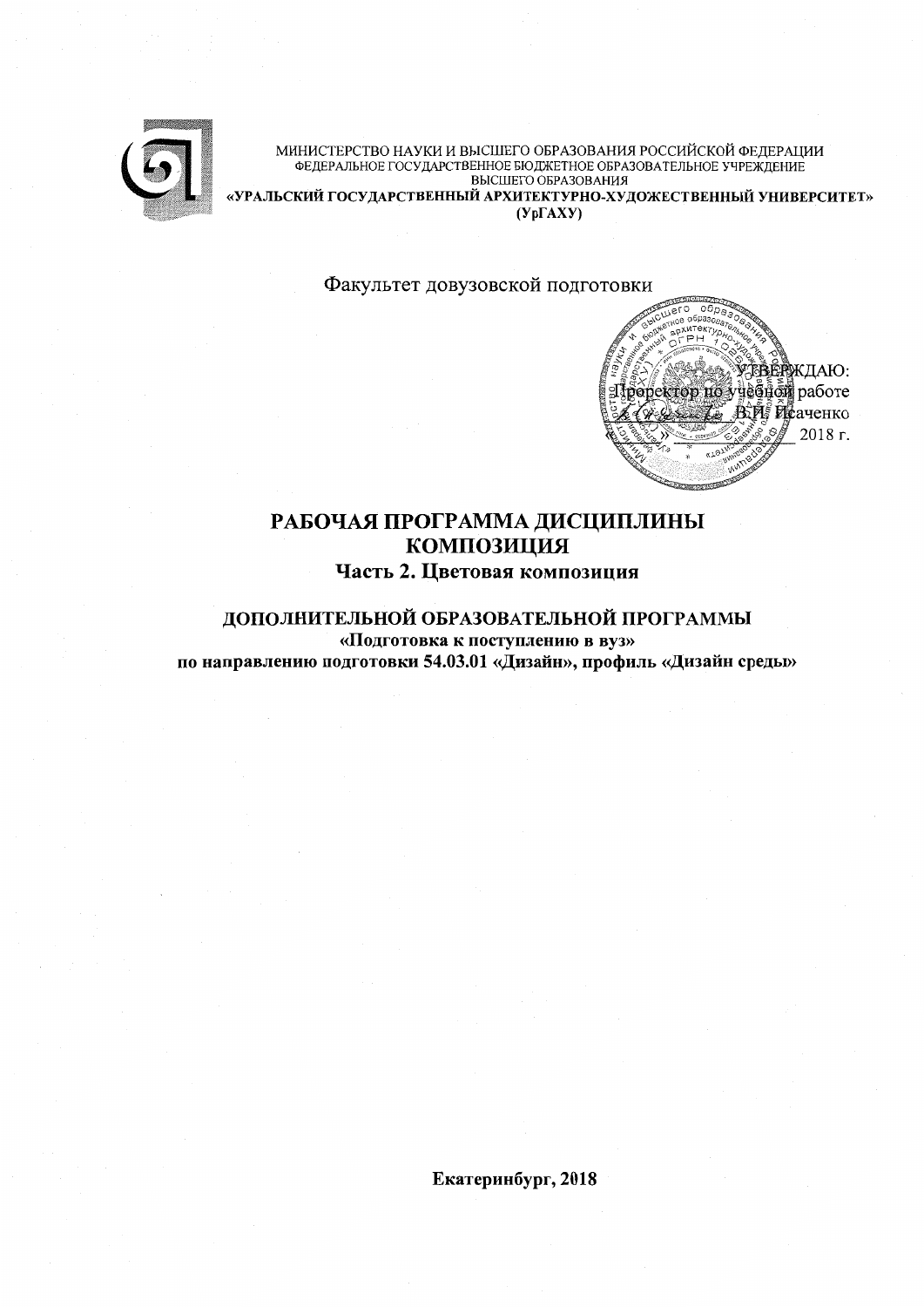## ОБЩАЯ ХАРАКТЕРИСТИКА ДИСЦИПЛИНЫ

### $1.1$ Место дисциплины в структуре образовательной программы, связи с другими лиспиплинами

Дисциплина «Композиция» является частью дополнительной образовательной программы «Подготовка к поступлению в вуз». Освоение дисциплины «Композиция» проводится как правило, одновременно с дисциплиной «Рисунок».

#### $1.2$ Краткий план построения процесса изучения дисциплины

Программа дисциплины состоит из 7 разделов:

- 1. Смешение пветовых тонов
- 2. Контрастные и родственные цветовые тона
- 3. Образные свойства цвета
- 4. Теплые и холодные цвета
- 5. Яркие и малонасыщенные (блеклые) цвета
- 6. Весовые свойства цвета
- 7. Пространственные свойства цвета

Основные формы интерактивного обучения – просмотр работ слушателей по итогам освоения каждого раздела дисциплины. Просмотр работ производится в присутствии слушателей и преподавателя дисциплины.

По итогам изучения дисциплины слушатель проходить итоговую аттестацию в виде экзамена (имитация вступительного испытания по дисциплине «Композиция»).

#### $1.3$ Планируемые результаты обучения по дисциплине:

В результате освоения дисциплины, обучающийся должен уметь:

- создавать целостную колористическую модель плоскостной композиции в диапазоне заданной педагогом палитры средств, используя гармонизированные сочетания цветовых тонов - владеть приемами поискового (эскизного) и детального моделирования заданной схемы композиционного построения;

| No<br>$\Pi/\Pi$ | Раздел дисциплины               | <b>BCE</b> |        | Аудиторные занятия<br>(час.) | Самост.          | Промежу-<br>точная            |  |
|-----------------|---------------------------------|------------|--------|------------------------------|------------------|-------------------------------|--|
|                 |                                 |            | лекции | практиче<br>ские<br>занятия  | работа<br>(час.) | <b>Итоговая</b><br>аттестация |  |
|                 | 2                               | 3          | 4      | 5                            | 6                |                               |  |
|                 | Смешение цветовых тонов         | 8          |        | 8                            |                  |                               |  |
| $\overline{2}$  | Контрастные и родственные цвета | 40         |        | 40                           |                  |                               |  |
| $\mathfrak{Z}$  | Образные свойства цвета         | 8          |        | 8                            |                  |                               |  |
| $\overline{4}$  | Теплые - холодные цвета         | 12         |        | 12                           |                  |                               |  |
| 5               | Яркие - малонасыщенные<br>цвета | 32         |        | 32                           |                  |                               |  |
| 6               | Весовые свойства цвета          | 8          |        | 8                            |                  |                               |  |
| 7               | Пространственные свойства цвета | 12         |        | 12                           |                  |                               |  |

## 1.4 Учебный план дисциплины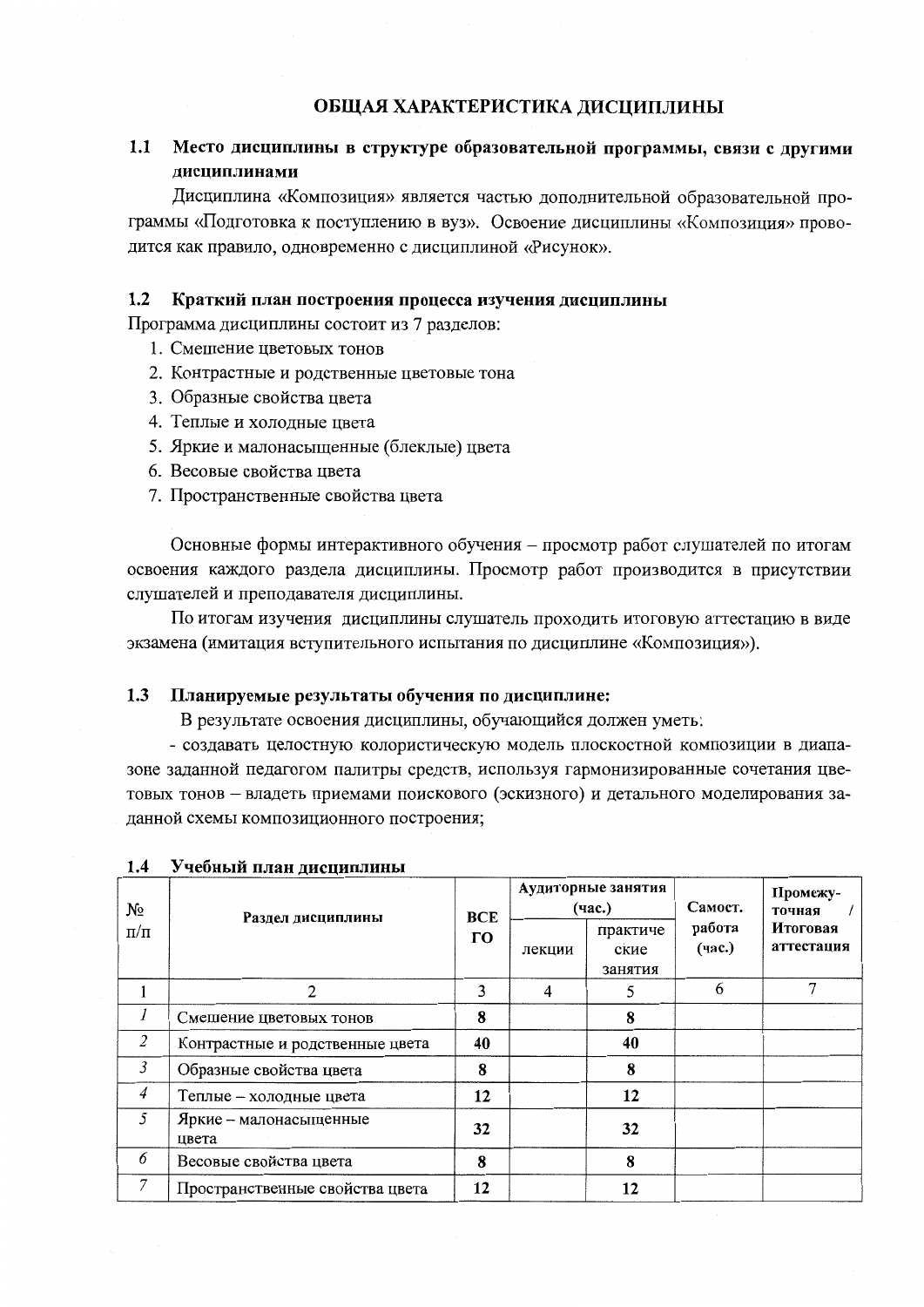| <u>н Контрольная работа</u> |     |     |  |
|-----------------------------|-----|-----|--|
| Экзамен                     |     |     |  |
| итого                       | 128 | 120 |  |

### ПРИМЕНЯЕМЫЕ ТЕХНОЛОГИИ ОБУЧЕНИЯ  $\mathbf{2}$

|                                       | Активные методы обучения     |            |                                   |           |                                     |                                    |                                |                             | Дистанционные технологии и элек- |                             |                                               |                                   |                                                    |                                              |                         |
|---------------------------------------|------------------------------|------------|-----------------------------------|-----------|-------------------------------------|------------------------------------|--------------------------------|-----------------------------|----------------------------------|-----------------------------|-----------------------------------------------|-----------------------------------|----------------------------------------------------|----------------------------------------------|-------------------------|
|                                       |                              |            |                                   |           |                                     |                                    |                                |                             | тронное обучение                 |                             |                                               |                                   |                                                    |                                              |                         |
| Код<br>раздела<br>про-<br>грам-<br>МЫ | тестирование<br>Компьютерное | Кейс-метод | игра<br>ролевая<br>или<br>Деловая | Портфолио | команде<br>$\blacksquare$<br>Работа | кооперации<br>развивающей<br>Метод | (просмотр)<br>методы<br>Другие | (какие)<br>методы<br>Другие | (какие)<br>методы<br>Другие      | курсы<br>учебные<br>Сетевые | тренаже-<br>практикумы и<br>pы<br>Виртуальные | видеоконференции<br>N<br>Вебинары | 8<br>N<br>web-конференции<br>минары<br>Асинхронные | Совместная работа и разработка кон-<br>тента | Другие (указать, какие) |
|                                       |                              |            |                                   |           |                                     |                                    |                                | V                           |                                  |                             |                                               |                                   |                                                    |                                              |                         |

# 3 УЧЕБНО-МЕТОДИЧЕСКОЕ И ИНФОРМАЦИОННОЕ ОБЕСПЕ-ЧЕНИЕ ДИСЦИПЛИНЫ

### $3.1$ Основная литература

Рузова Е.И. Основы композиции в дизайне среды: практический курс [Текст] : / Е. И. Рузова, С. В. Курасов. - Москва: МГХПА им. С. Г. Строганова, 2014. - 216 с.

### $3.2$ Ресурсы ЭБС

Буткевич Л. М. История орнамента [Электронный ресурс] : Учебное пособие 1. / Л.М. Буткевич. - Москва: ВЛАДОС, 2008. - 272 с. Режим доступа URL: http://biblioclub.ru/index.php?page=book red&id=55836&sr=1

Логвиненко Г.М. Декоративная композиция [Электронный ресурс]: Учеб- $2.$ ное пособие / Г.М. Логвиненко. - Москва: ВЛАДОС, 2010. - 144 с. Режим доступа URL: http://biblioclub.ru/index.php?page=book red&id=55834&sr=1

## 3.3. Дополнительная литература

Барышников В.Л. Живопись. Теоретические основы [Текст] : Методические 1. указания к заданиям базового курса дисциплины «Живопись» / В.Л. Барышников. -Москва: Архитектура – С. 2010.

Вязникова Е.А. Цветовое моделирование в дизайне и художественном твор-2. честве [Текст] : Учебно-методическое пособие / Е.А. Вязникова. - Екатеринбург: Архитектон, 2015. - 168 с.